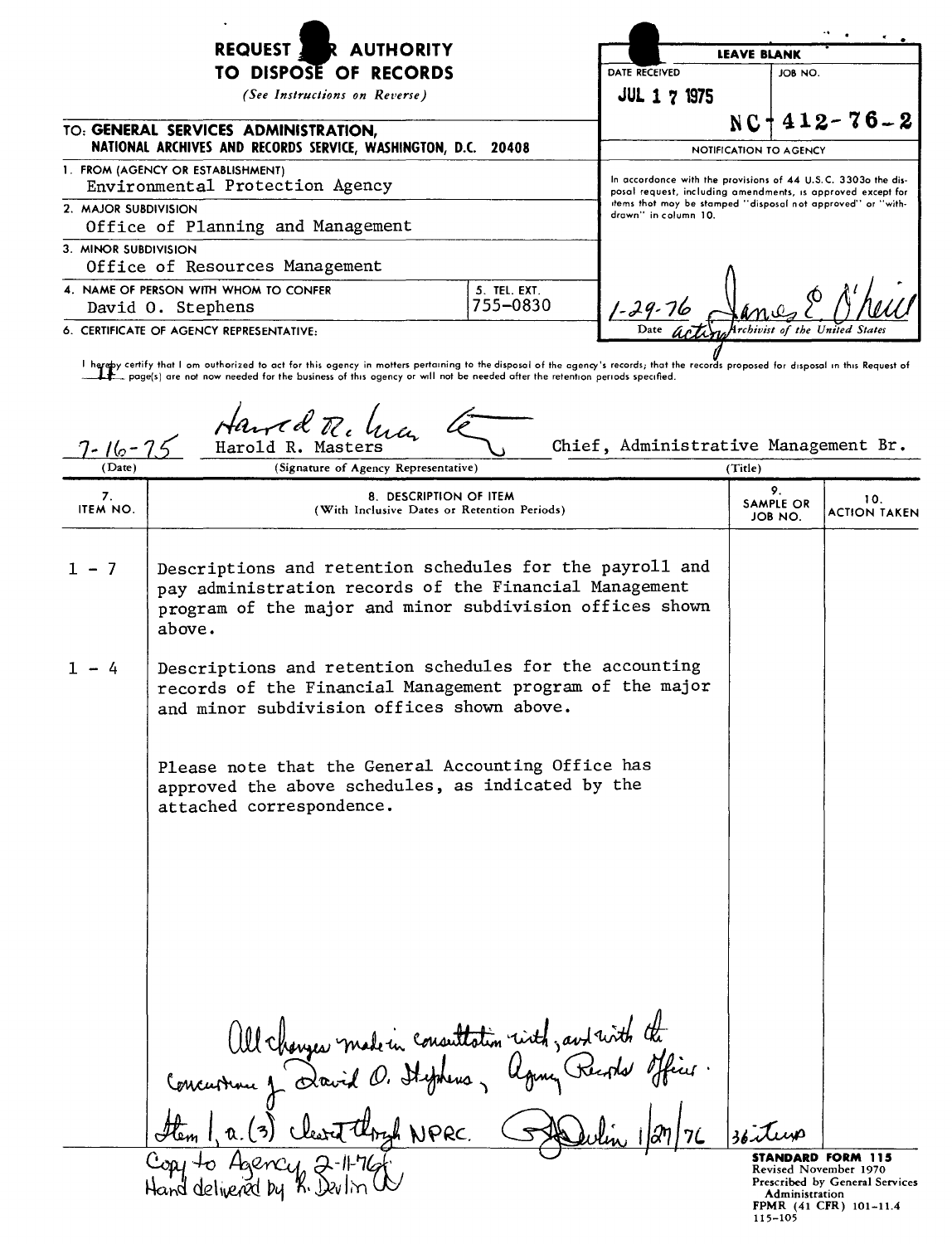| there is a                | $\mathcal{D} = \mathcal{C}^{-1} \mathcal{F} = \mathcal{C} \mathcal{D} = \mathcal{D} = \mathcal{D} \mathcal{D} \mathcal{D} = \mathcal{D} \mathcal{D} \mathcal{D} \mathcal{D}$ |
|---------------------------|------------------------------------------------------------------------------------------------------------------------------------------------------------------------------|
| <b>APPENDIX B</b>         | MANUAL                                                                                                                                                                       |
| RECORDS CONTROL SCHEDULES | RECORDS MANAGEMENT                                                                                                                                                           |

 $\sqrt{2.3\times10^{-2}}$ 

 $\frac{1}{4}$ 

 $\epsilon$  1

## FINANCIAL MANAGEMENT

## PAYROLL AND PAY ADMINISTRATION RECORDS A.

**THAN THAN** 

These records relate to disbursements to civilian employees of the Agency for personal services. Note: The items in this schedule apply Agencywide.

| Item         | Name and Description<br>of Record/File                                                                    | Retention Period<br>and Disposition                                                                                                                                                                      |
|--------------|-----------------------------------------------------------------------------------------------------------|----------------------------------------------------------------------------------------------------------------------------------------------------------------------------------------------------------|
| 1.           | Individual Earning and Serv-<br>ice Records (Comprehensive<br>Report, USG 9-1808).<br>Official Copy<br>а. |                                                                                                                                                                                                          |
|              | (1)<br>Bi-Weekly                                                                                          | Retention: Retain 1 week<br>after receipt of quarterly<br>report.                                                                                                                                        |
|              |                                                                                                           | Disposition: Keep in office<br>1 week after receipt of<br>quarterly report, then<br>destroy. (Retain pay period<br>13 end of calendar year and<br>pay period 26 or 27 end of<br>fiscal year for 1 year). |
|              | (2)<br>Quarterly (Microfilm)                                                                              | Retain 1 month<br>Retention:<br>after receipt of annual<br>report.                                                                                                                                       |
|              |                                                                                                           | Disposition: Keep in office<br>1 month after receipt of<br>annual report, then destroy.<br>(Retain pay period 13 end<br>of calendar year and pay<br>period 26 or 27 end of<br>fiscal year for 1 year).   |
|              | (3)<br>Annually (Microfilm)                                                                               | Retention: Retain X years<br>after receipt of current<br>report                                                                                                                                          |
| ΤN<br>73.3.1 |                                                                                                           |                                                                                                                                                                                                          |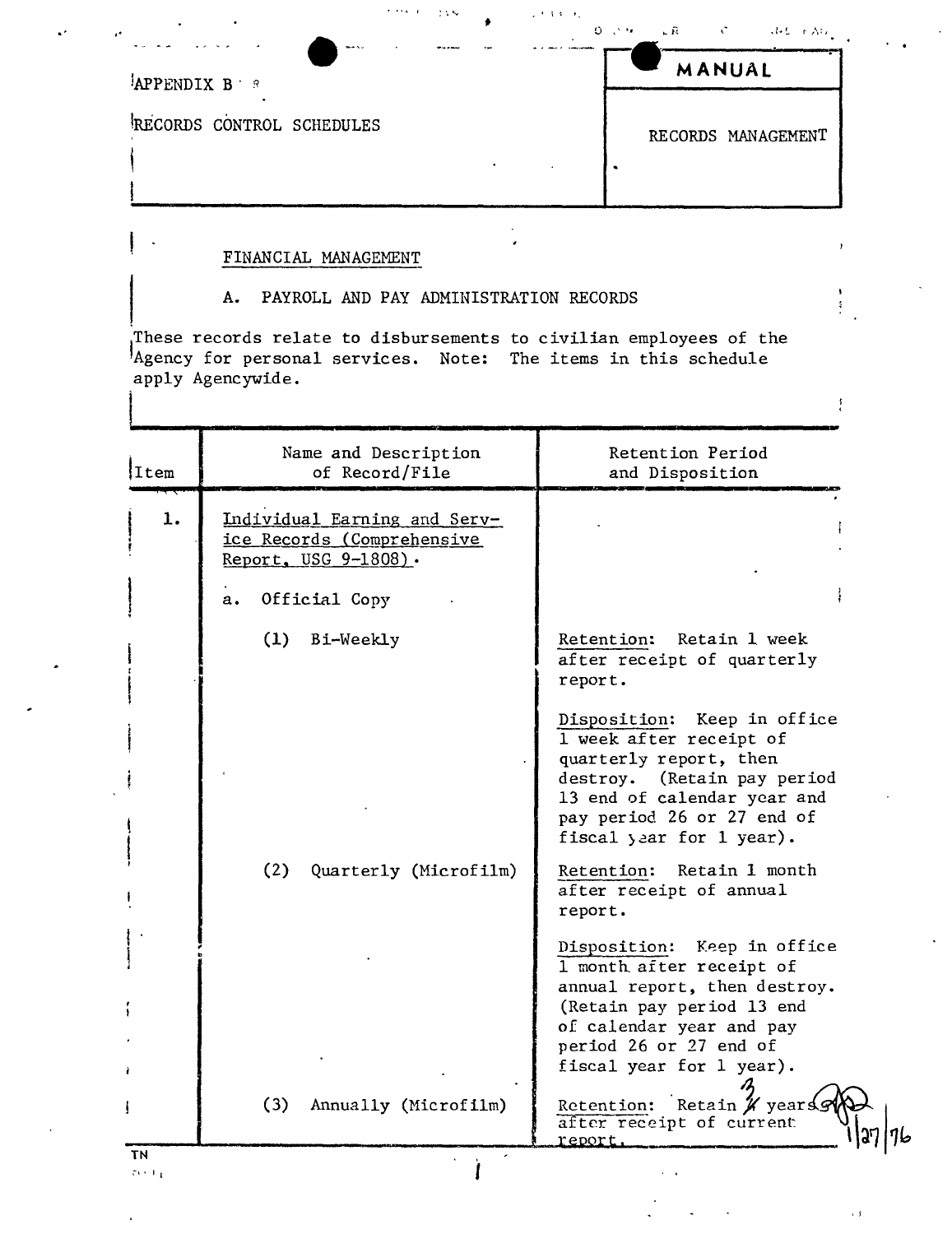|            | MANUAL                                                                                                                                        | APPENDIX B                                                                                                                                                                                             |  |
|------------|-----------------------------------------------------------------------------------------------------------------------------------------------|--------------------------------------------------------------------------------------------------------------------------------------------------------------------------------------------------------|--|
|            | RECORDS MANAGEMENT                                                                                                                            | RECORDS CONTROL SCHEDULES                                                                                                                                                                              |  |
| ł.<br>Item | Name and Description<br>of Record/File                                                                                                        | Retention Period.<br>and Disposition                                                                                                                                                                   |  |
|            |                                                                                                                                               | Disposition: Keep in offige<br>K years after receipt of<br>current report, then trans <sup>1</sup> )?<br>fer to the National Person-<br>nel Records Center. NPRC<br>will destroy when 56 years<br>old. |  |
|            | Other Copies.<br>Ъ.                                                                                                                           | Retention: - As determined<br>by user's needs.                                                                                                                                                         |  |
| 2.         | Time and Attendance Report<br>(USGS Form 9-1800). Form is<br>used for payroll processing<br>and preparation. Report is<br>prepared bi-weekly. | Disposition: Destroy when $Q_{\mathcal{U}}$ $ x_i $<br>no longer used. Destroy AT<br>END OF PAY CYLLE.                                                                                                 |  |
|            | Official Copy.<br>а.                                                                                                                          | Retention:<br>Retain 3 years.                                                                                                                                                                          |  |
|            |                                                                                                                                               | Disposition: Break file at<br>end of year. Keep in office<br>until audited by General<br>Accounting Office or for 3<br>years, whichever is earlier,<br>then destroy.                                   |  |
|            | Other Copies.<br>$\mathbf{b}$ .                                                                                                               | Retention: Destroy after 1<br>year.                                                                                                                                                                    |  |
|            |                                                                                                                                               | Disposition: Break file 1<br>year after end of pay period,<br>Keep in office 1 year, then<br>destroy.                                                                                                  |  |
| 3.         | Payroll Support. Pay Master<br>record, DIPS Report 9-1807<br>(employee's earning state-<br>ment data). Report is pre-<br>pared bi-weekly.     |                                                                                                                                                                                                        |  |
| 中国語        | the contract of the                                                                                                                           | TN -                                                                                                                                                                                                   |  |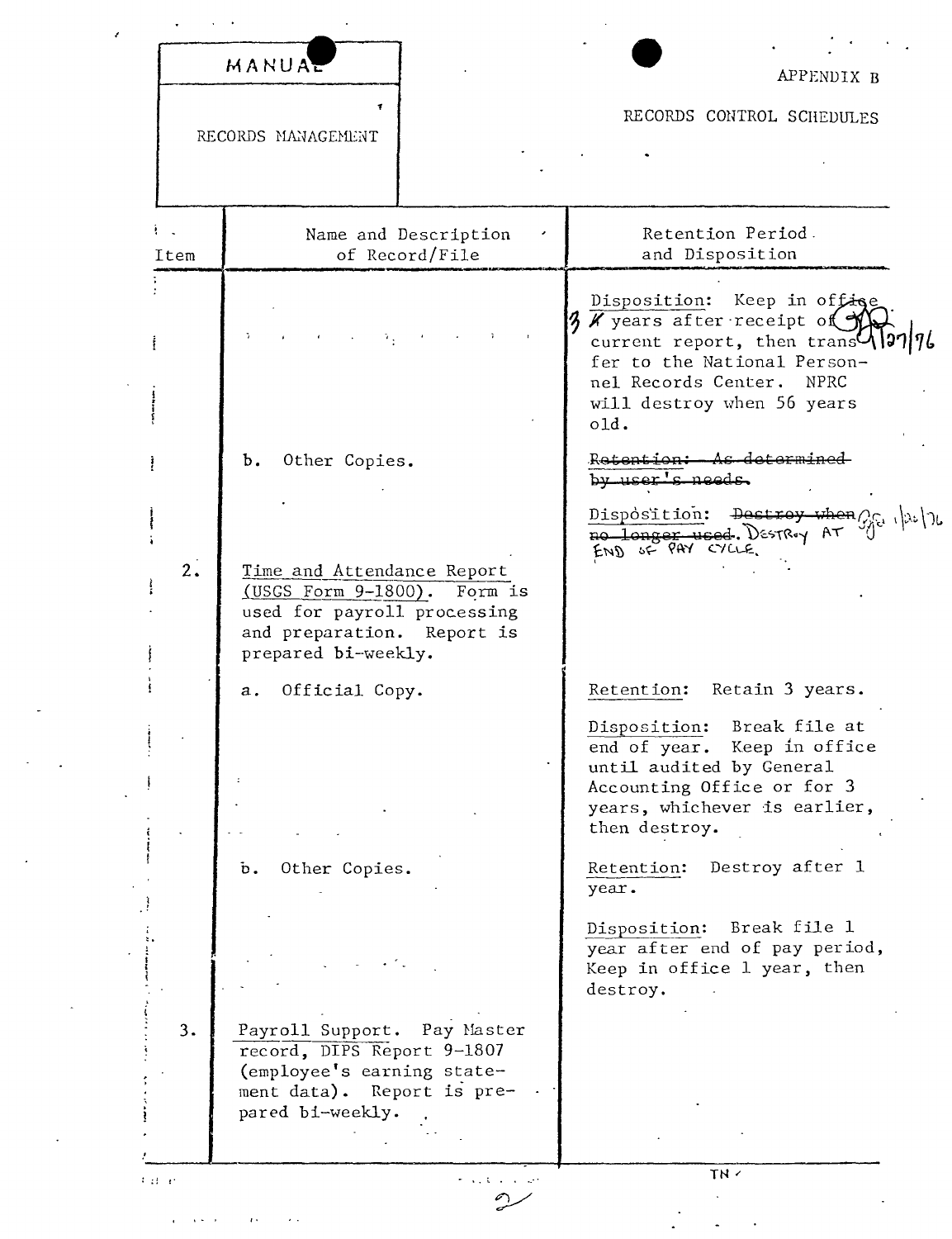| APPENDIX B   |                                                                                                                                                                                                             | MANUAL                                                                                                                                                                                                      |
|--------------|-------------------------------------------------------------------------------------------------------------------------------------------------------------------------------------------------------------|-------------------------------------------------------------------------------------------------------------------------------------------------------------------------------------------------------------|
| $\mathbf{1}$ | ď÷<br>$\sim 100$ m $^{-1}$ , where $\sim 10$<br>RECORDS CONTROL SCHEDULES                                                                                                                                   | RECORDS MANAGEMENT                                                                                                                                                                                          |
| Item         | Name and Description<br>of Record/File                                                                                                                                                                      | Retention Period<br>and Disposition                                                                                                                                                                         |
|              | Official Copy.<br>а.                                                                                                                                                                                        | Retention: Retain 3 years.                                                                                                                                                                                  |
|              |                                                                                                                                                                                                             | Disposition:<br>Break file at<br>end of year.<br>Keep in office<br>for 3 years, then destroy.                                                                                                               |
|              | Other Copies.<br>Ъ.                                                                                                                                                                                         | Retention: As determined<br>by <u>user's</u> needs.                                                                                                                                                         |
| 4.           | Payroll Control.                                                                                                                                                                                            | Disposition: Destroy-when<br>no longer needed. Desiry AT CAS 120-<br>END IF PAY CYCLE.                                                                                                                      |
|              | Official Copy.<br>а.                                                                                                                                                                                        |                                                                                                                                                                                                             |
|              | (1)<br>DIPS Control Work-<br>sheet and all DIPS pay period<br>reconciliation reports (#354,<br>360, 366, 368, 371, 376, 383,<br>384, 385, 386, 387, 394, 442,<br>453, 482, 483, 484, 497, 498,<br>and 576). | Retention: Retain 3 years.<br>Disposition: Break file at<br>end of year. Keep in office<br>until audited by General<br>Accounting Office or for 3<br>years, whichever is earlier,<br>then destroy.          |
|              | (2)<br>Redistribution of<br>disbursements between appro-<br>priations, SF 224 plus work-<br>sheet and reconciling reports.                                                                                  | Retention:<br>Retain 3 years.<br>Disposition:<br>Break file at<br>end of year.<br>Keep in office<br>until audited by General<br>Accounting Office or for 3<br>years, whichever is earlier,<br>then destroy. |
|              | (3)<br>Allowance Holder<br>Report of Payroll Distribution,<br>RCB-3A. Report is prepared<br>bi-weekly.                                                                                                      | Retention:<br>Retain 3 years.<br>Break file at<br>Disposition:<br>end of year.<br>Keep in office<br>until audited by General<br>Accounting Office or for 3<br>years, whichever is earlier,<br>then destroy. |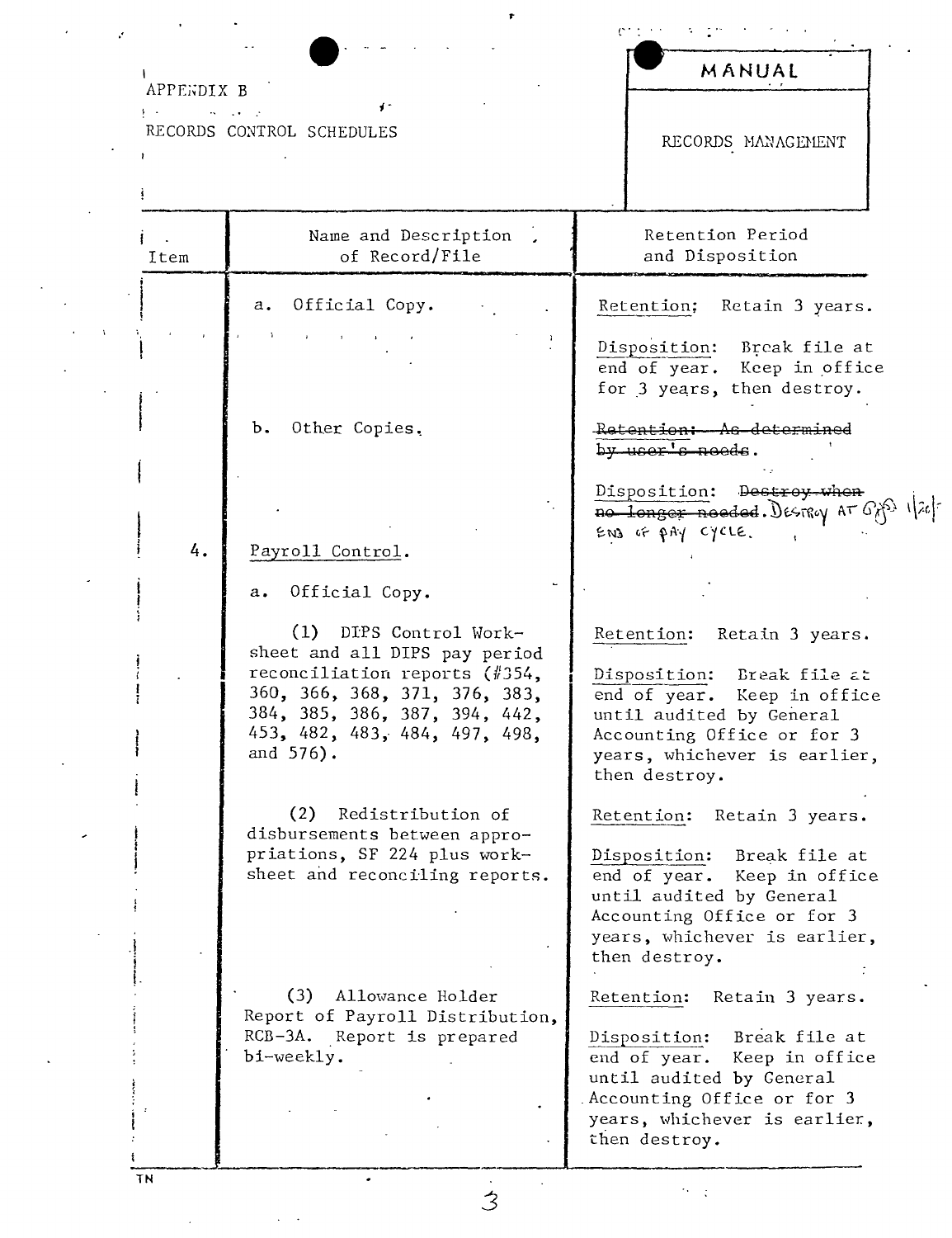| MANUA |  |  |
|-------|--|--|

RECORDS MANAGEMENT

CORPENDIX B

RECORDS CONTROL SCHEDULES

Retention Period  $\mathbf{1}$ Name and Description . of Record/File and Disposition Item (4) Employee Payroll Retention: Retain 3 years. Charges and Man-hours by Project (Account Number), RCM-7. Disposition: Break file at end of year. Keep in office Report is prepared quarterly. until audited by General Accounting Office or for 3 years, whichever is earlier, then destroy. (5) Payroll Cost Report, Retention: Retain 3 years. RCB-3. Report is prepared Disposition: Break file at bi-weekly. end of year. Keep in office until audited by General Accounting Office or for 3 years, whichever is earlier, then destrey. Retention: Retain 3 years. (6) Cumulative Payroll Distribution and Man-hours by Disposition: Break file at program, EPA-15. Report is end of year. Keep in office prepared monthly. until audited by General Accounting Office or for 3 years, whichever is earlier, then destroy. Retention: Retain 3 years. (7) Net Check Listing Report, DIPS-365. Report is Disposition: Break file at prepared bi-weekly. end of year. Keep in office until audited by General Accounting Office or for 3 years, whichever is earlier, then destroy. determined Other Copies. Retention: As  $b$ .  $by user's needs.$ Disposition: Destroy when no longer needed. Desney AT END OF PAY CYCLE. **TN**  $C<sub>1</sub>$ 

4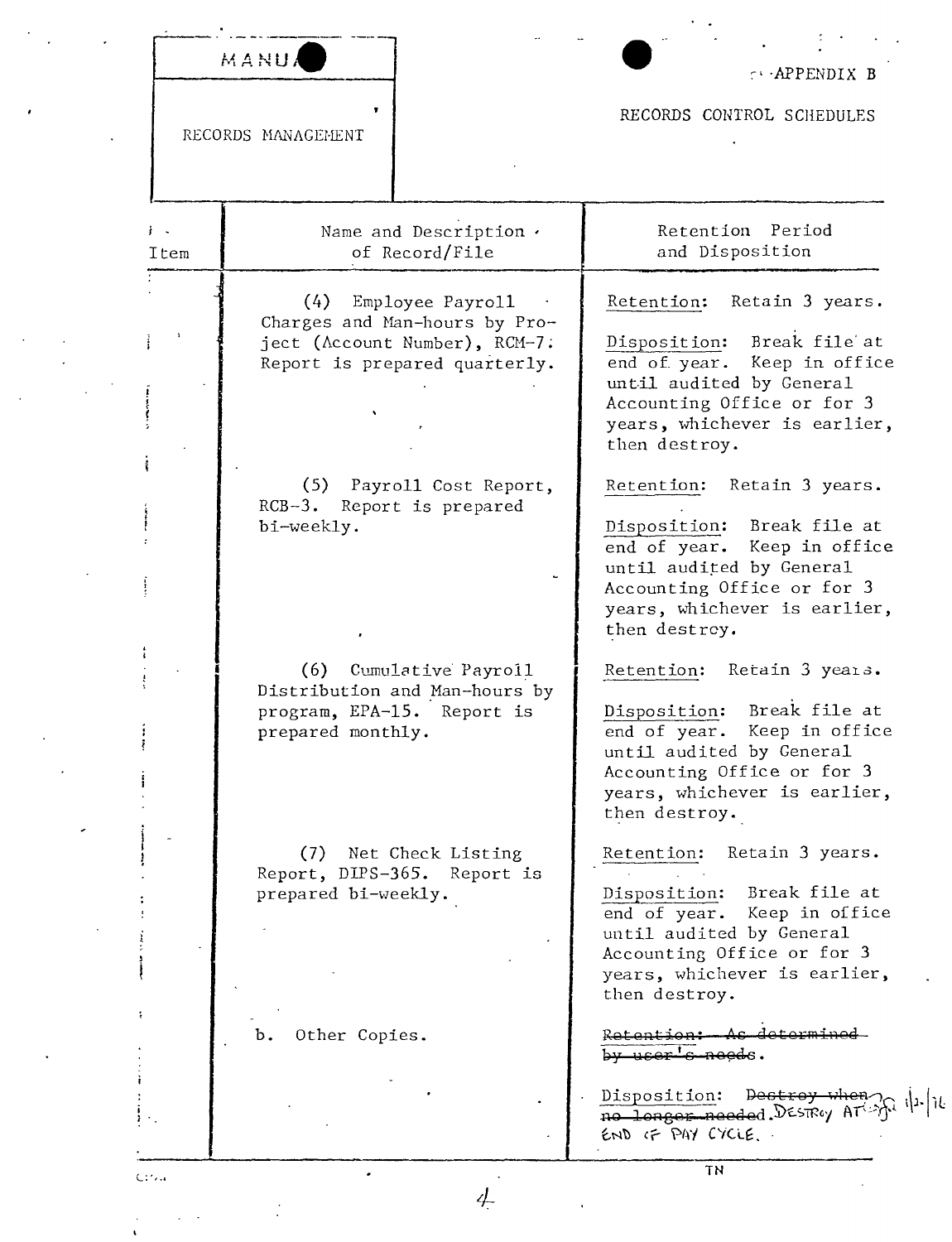APPENDIX B

Item

 $5.$ 

6.

 $I = \sqrt{2}$  $T\left(1+\frac{1}{2}\right)$ RECORDS CONTROL SCHEDULES

a. Official Copy.

pay administrations.

tax forms.

Pay Folders. Individual

employee folders and payroll allotments, included are SF-50,

SF 1198, SF 1189, and State

External Reporting. Administrative reports and data relating to payroll operations and

W-4, SF 2809, SF 176, SF 1192,

(1) Quarterly Report of FICA Listings and Federal Withholdings (DIPS #941) and Statement of Corrections (DIPS #941c) of previous report  $#941.$ 

Name and Description ' of Record/File

 $(2)$  W-2, Tax report to Federal and State governments.

(3) State Withholding Listing, DIPS #354, Report is prepared bi-weekly.

 $\cal S$ 

Retention:

Retain 3 years.

Disposition: Break file at end of year. Keep in office until audited by General Accounting Office or for 3 years, whichever is earlier, then destroy.

Retention: Retain 3 years.

Disposition: Break file at end of year. Keep in office until audited by General Accounting Office or for 3 years, whichever is earlier, then destroy.

Retention: Retain 3 years.

Disposition: Break file at end of year. Keep in office until audited by General Accounting Office or for 3 years, whichever is earlier, then destroy.

į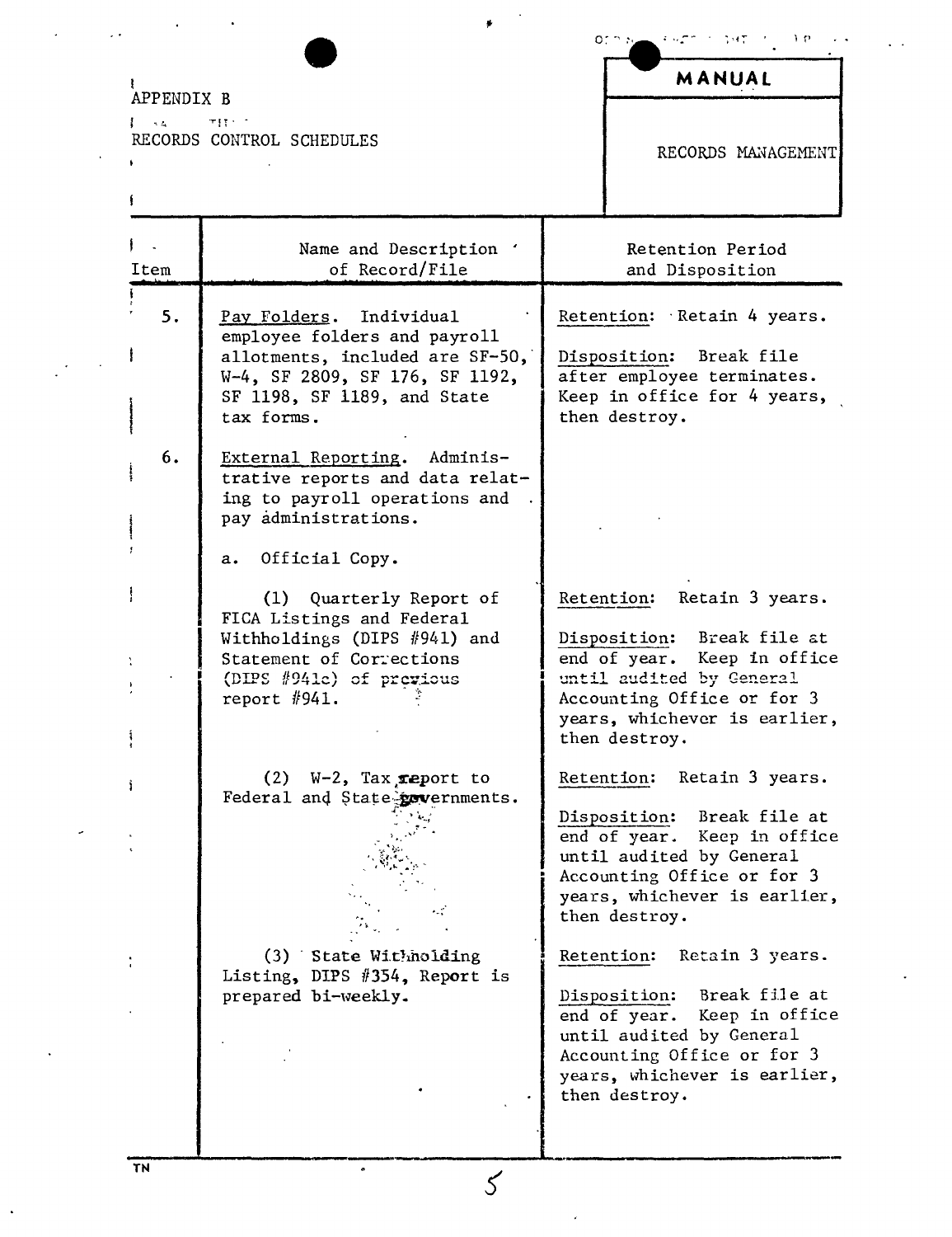|                    | MANUAL                                                                                                    |                                                             | APPENDIX B                                                                                                                                                                                            |
|--------------------|-----------------------------------------------------------------------------------------------------------|-------------------------------------------------------------|-------------------------------------------------------------------------------------------------------------------------------------------------------------------------------------------------------|
| RECORDS MANAGEMENT |                                                                                                           |                                                             | RECORDS CONTROL SCHEDULES                                                                                                                                                                             |
| $1 - 1$<br>Item    |                                                                                                           | Name and Description<br>of Record/File                      | Retention Period<br>and Disposition                                                                                                                                                                   |
|                    | Federal Civilian Employment,<br>DIPS #355. Report is pre-<br>pared bi-weekly.                             | (4) Federal report of                                       | Retention: Retain 3 years.<br>Disposition: Break file at<br>end of year. Keep in office<br>until audited by General<br>Accounting Office or for 3<br>years, whichever is earlier,<br>then destroy.    |
|                    | roll Savings Plan Report<br>prepared semi-annually.                                                       | $(5)$ U.S. Government Pay-<br>(Bonds), DIPS #359. Report is | Retention: Retain 3 years.<br>Disposition: Break file at<br>end of year. Keep in office<br>until audited by General<br>Accounting Office or for 3<br>years, whichever is earlier,<br>then destroy.    |
|                    | (6)<br>Distribution of Federal Pay-<br>roll, DIPS #454.                                                   | Annual Geographic                                           | Retention: Retain 3 years.<br>Disposition: Break file at<br>end of year. Keep in office<br>until audited by General<br>Accounting Office or for 3<br>years, whichever is earlier,<br>then destroy.    |
|                    | (7)<br>of Federal and State taxes to<br>DIPS #453 (State Wage and Tax<br>Listing).                        | Year-end reconciliation                                     | Retention:<br>Retain 3 years.<br>Disposition: Break file at<br>end of year. Keep in office<br>until audited by General<br>Accounting Office or for 3<br>years, whichever is earlier,<br>then destroy. |
|                    | (8)<br>Retirement Fund Transaction,<br>SF 2807-2. Report is sent<br>to the Civil Service Commis-<br>sion. | Annual Summary of                                           | Retention:<br>Retain 3 years.<br>Break file at<br>Disposition:<br>end of year. Keep in office<br>until audited by General                                                                             |

 $\ddot{\phantom{0}}$ 

TN

 $\mathbf{b}$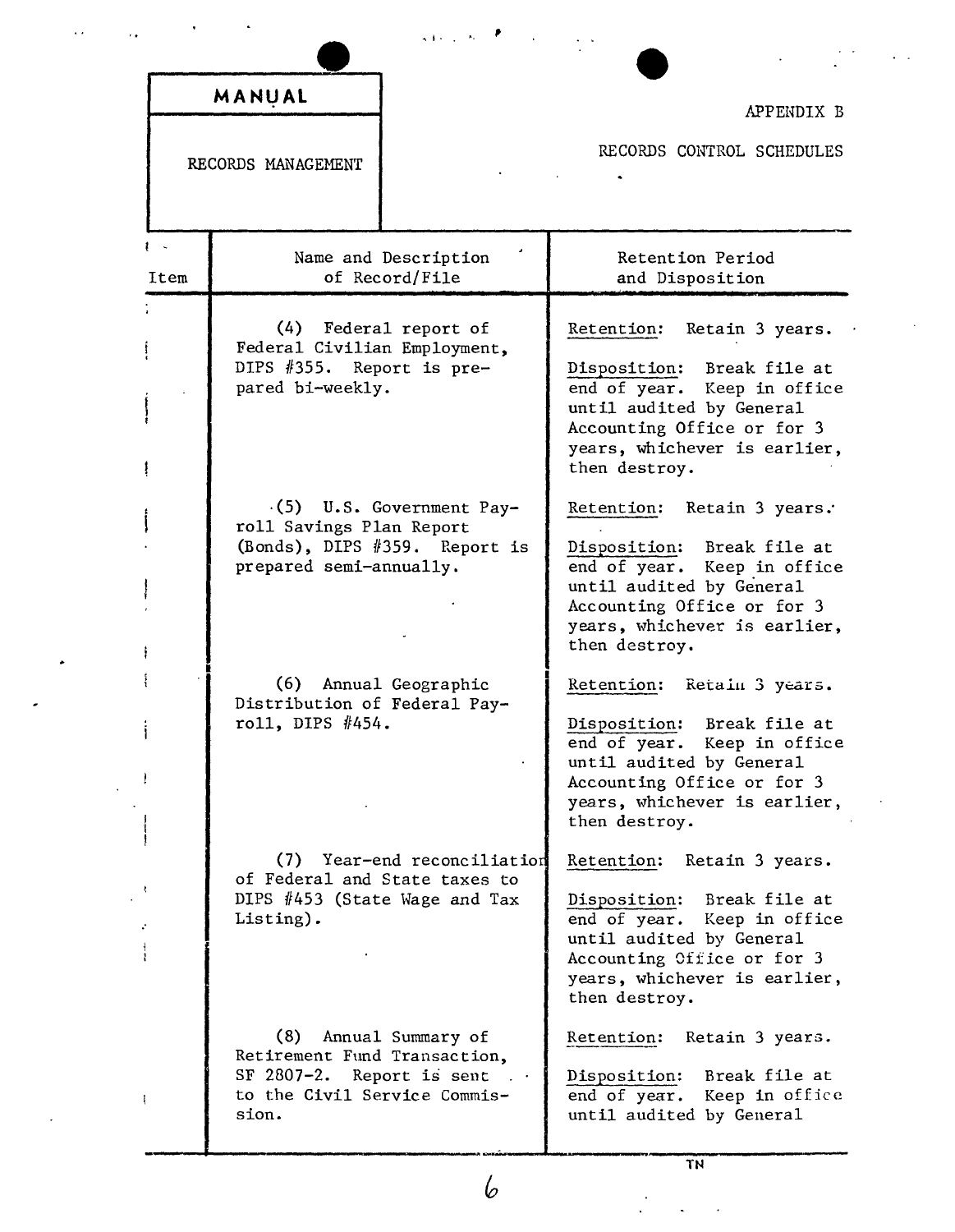| RECORDS CONTROL SCHEDULES<br>RECORDS MANAGEMENT<br>Name and Description<br>Retention Period<br>'Item<br>of Record/File<br>and Disposition<br>Accounting Office or for 3<br>years, whichever is earlier,<br>then destroy.<br>(9) Semi-annual Report of<br>Retention: Retain 3 years.<br>Health Benefits, DIPS #359.<br>Report is sent to the Civil<br>Disposition: Break file at<br>Service Commission.<br>end of year.<br>Keep in office<br>until audited by General<br>Accounting Office or for 3<br>years, whichever is earlier,<br>then destroy.<br>Other Copies.<br>Ъ.<br>Retention: As-determined-<br>by-user-s-needs.<br>Disposition: Destroy when<br>no-longer-needed. DESTRLY AT GER 120126<br>END OF PAY CYCLE.<br>7.<br>Disbursements, Collection,<br>and Refund Schedules.<br>a. General Accounting Office<br>Disposition: Destroy records ()<br>created prior to July 2, 1975<br>site audit copies of the<br>10 years, 3 months after<br>following documents. File .<br>period of account.<br>consists of Voucher and<br>Schedule of Payments, SF 1166;<br>Destroy records created after<br>Report of Withholdings and<br>July 2, 1975 6 years, 3 months<br>Contributions, SF 2812 (report<br>after period of account.<br>is prepared bi-weekly); and<br>Collection and Canceled Check<br>Schedules, SF 1098, SF 219,<br>EPA 2505-3. NOTE:<br>Transfer<br>to Federal Records Center<br>under Record Group Number 217.<br>All Other Copies.<br>Retain 3 years.<br>Ъ.<br>Retention:<br>Disposition: Keep in office<br>for 3 years, then destroy. | APPENDIX B <sup>19</sup> | MANUAL |
|------------------------------------------------------------------------------------------------------------------------------------------------------------------------------------------------------------------------------------------------------------------------------------------------------------------------------------------------------------------------------------------------------------------------------------------------------------------------------------------------------------------------------------------------------------------------------------------------------------------------------------------------------------------------------------------------------------------------------------------------------------------------------------------------------------------------------------------------------------------------------------------------------------------------------------------------------------------------------------------------------------------------------------------------------------------------------------------------------------------------------------------------------------------------------------------------------------------------------------------------------------------------------------------------------------------------------------------------------------------------------------------------------------------------------------------------------------------------------------------------------------------------------------------------------------|--------------------------|--------|
|                                                                                                                                                                                                                                                                                                                                                                                                                                                                                                                                                                                                                                                                                                                                                                                                                                                                                                                                                                                                                                                                                                                                                                                                                                                                                                                                                                                                                                                                                                                                                            |                          |        |
|                                                                                                                                                                                                                                                                                                                                                                                                                                                                                                                                                                                                                                                                                                                                                                                                                                                                                                                                                                                                                                                                                                                                                                                                                                                                                                                                                                                                                                                                                                                                                            |                          |        |
|                                                                                                                                                                                                                                                                                                                                                                                                                                                                                                                                                                                                                                                                                                                                                                                                                                                                                                                                                                                                                                                                                                                                                                                                                                                                                                                                                                                                                                                                                                                                                            |                          |        |
|                                                                                                                                                                                                                                                                                                                                                                                                                                                                                                                                                                                                                                                                                                                                                                                                                                                                                                                                                                                                                                                                                                                                                                                                                                                                                                                                                                                                                                                                                                                                                            |                          |        |
|                                                                                                                                                                                                                                                                                                                                                                                                                                                                                                                                                                                                                                                                                                                                                                                                                                                                                                                                                                                                                                                                                                                                                                                                                                                                                                                                                                                                                                                                                                                                                            |                          |        |
|                                                                                                                                                                                                                                                                                                                                                                                                                                                                                                                                                                                                                                                                                                                                                                                                                                                                                                                                                                                                                                                                                                                                                                                                                                                                                                                                                                                                                                                                                                                                                            |                          |        |
|                                                                                                                                                                                                                                                                                                                                                                                                                                                                                                                                                                                                                                                                                                                                                                                                                                                                                                                                                                                                                                                                                                                                                                                                                                                                                                                                                                                                                                                                                                                                                            |                          |        |
|                                                                                                                                                                                                                                                                                                                                                                                                                                                                                                                                                                                                                                                                                                                                                                                                                                                                                                                                                                                                                                                                                                                                                                                                                                                                                                                                                                                                                                                                                                                                                            |                          |        |
|                                                                                                                                                                                                                                                                                                                                                                                                                                                                                                                                                                                                                                                                                                                                                                                                                                                                                                                                                                                                                                                                                                                                                                                                                                                                                                                                                                                                                                                                                                                                                            |                          |        |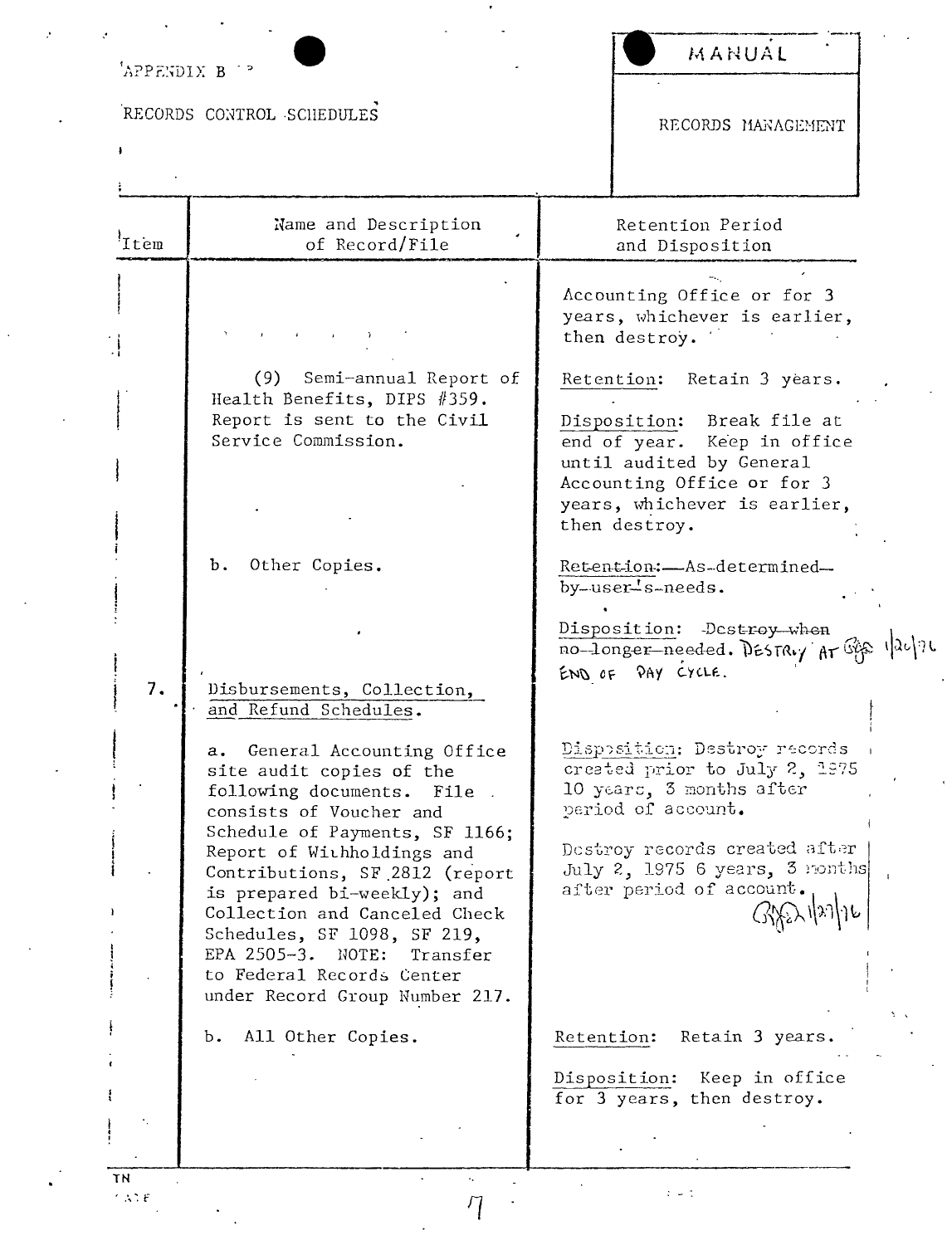|                           | $\cdot$ $\cdot$ | $\ddotsc$ | MANUAL             |
|---------------------------|-----------------|-----------|--------------------|
| APPENDIX B                |                 |           |                    |
| RECORDS CONTROL SCHEDULES |                 |           | RECORDS MANAGEMENT |
|                           |                 |           |                    |
|                           |                 |           |                    |

## ACCOUNTING RECORDS **B.**

These records pertain to the financial accounting activities of the Agency and include: Disbursement and Collection Transactions, Obligations and Status of Funds Reports, General Ledger Accounts, and General Accounting Office Site Audit File. Note: The items in this schedule apply Agencywide.

| Item | Name and Description<br>of Record/File                                                                                                                                    | Retention Period<br>and Disposition                                                                                                                                                                            |
|------|---------------------------------------------------------------------------------------------------------------------------------------------------------------------------|----------------------------------------------------------------------------------------------------------------------------------------------------------------------------------------------------------------|
| 1.   | Records Relating to the Support<br>of Appropriation Obligations.                                                                                                          |                                                                                                                                                                                                                |
|      | Official Copy.<br>а.<br>(1) Copies of Allotment<br>and Allowance Notices.<br>(2) Copies of orders, con-<br>tracts, travel authorizations,                                 | Disposition: Destroy records<br>created prior to July 2, 1975<br>10 years, 3 months after<br>period of account.<br>Destroy records created after<br>July 2, 1975 6 years, 3 months<br>after period of account. |
|      | grants, miscellaneous obliga-<br>tion documents where not avail-<br>able in Section 1 above.                                                                              |                                                                                                                                                                                                                |
|      | (3) Accounting Reports:<br>Transaction Input List (APW-1);<br>Status of Appropriation: SFO<br>(FMO-1); Summarized Document                                                |                                                                                                                                                                                                                |
|      | History by Account (FMO-3)<br>End of year report only;<br>Report of Budget Status<br>(SF 133); Report of Federal<br>Obligations (SF 225).                                 |                                                                                                                                                                                                                |
|      | (4) End of Year Reporting:<br>Section 1311 Statement of Unex-<br>pended Balances of Appropriations<br>and Funds (BAR 2108); Supporting<br>lists of unpaid obligations and |                                                                                                                                                                                                                |
| TΝ   | reconciliation worksheets                                                                                                                                                 |                                                                                                                                                                                                                |

 $1 - 1$ 

Ì

İ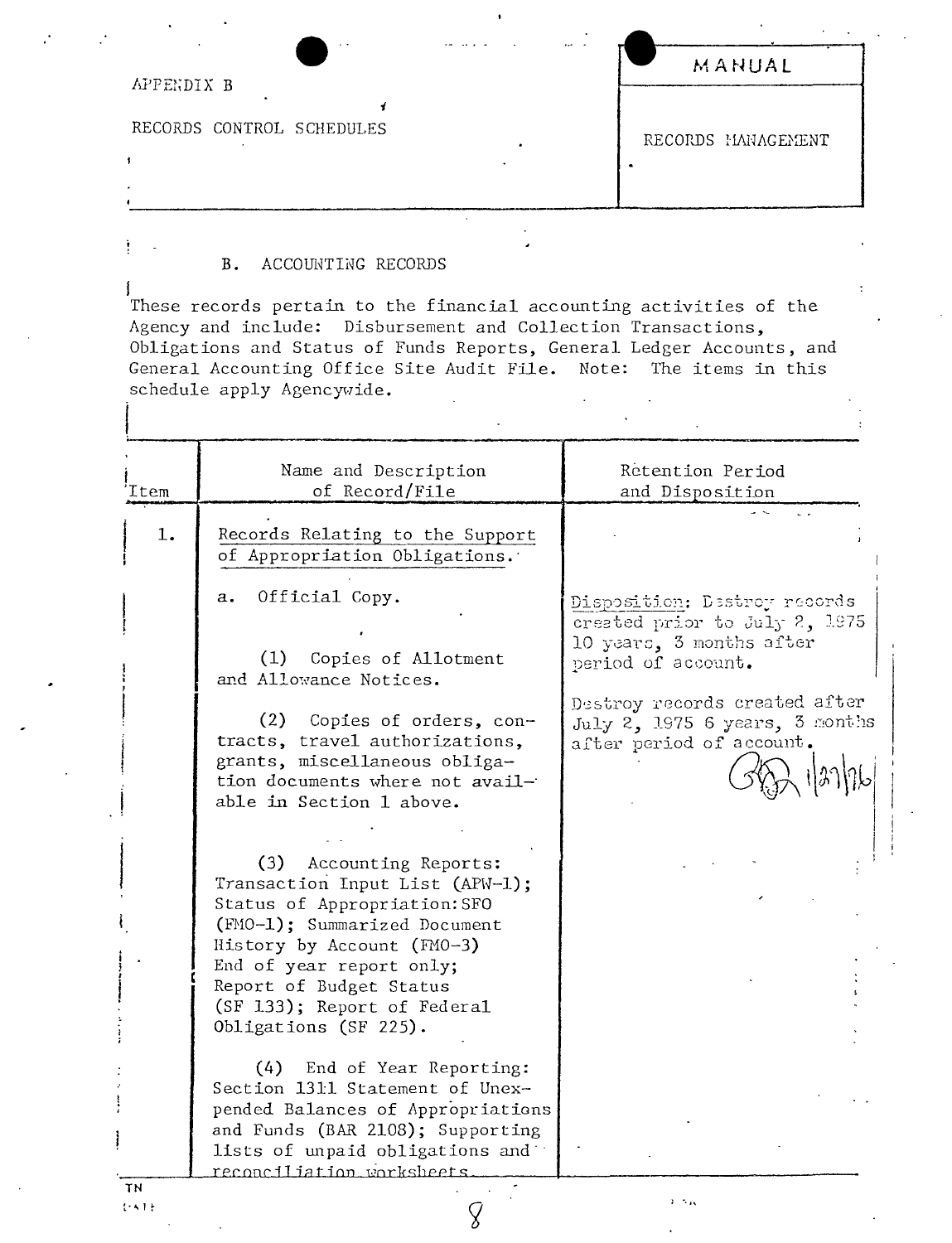|      | MANUAL                                                                                                                | APPENDIX B                                                                                                                                                                                                     |
|------|-----------------------------------------------------------------------------------------------------------------------|----------------------------------------------------------------------------------------------------------------------------------------------------------------------------------------------------------------|
|      | RECORDS MANAGEMENT                                                                                                    | RECORDS CONTROL SCHEDULES                                                                                                                                                                                      |
| Item | Name and Description<br>of Record/File                                                                                | Retention Period<br>and Disposition                                                                                                                                                                            |
|      | Other Copies.<br>b.                                                                                                   | Retention:-As-determined<br>by user's needs.                                                                                                                                                                   |
| 2.   | General Ledger Accounting and<br>Supporting Documents.                                                                | Disposition: Destroy when $\mathbb{Q}_p$ $ \lambda $<br>no-longer-needed. Desiroy AT<br>$env_0$ of $\Omega$ Ay cycle.                                                                                          |
|      | Official Copy.<br>a.<br>(1) Monthly General Ledger<br>Report $(FMO-4)$<br>(2) General Ledger Trial<br>Balance (FMO-5) | Disposition: Destroy records<br>created prior to July 2, 1975<br>10 years, 3 nonths after<br>period of account.<br>Destroy records created after<br>July 2, 1975 6 years, 3 nonths<br>after period of account. |
|      | (3) Travel Advance Report<br>(FMO-7) (year end only)<br>Travel Advance Sub-<br>(4)<br>sidiary Cards (SF 1038)         |                                                                                                                                                                                                                |
|      | Accounts Receivables:<br>(5)<br>copies of supporting documents;<br>bills, salary advance forms<br>$(EPA 2560-3)$      |                                                                                                                                                                                                                |
|      | (6) Documents in support<br>of advances & prepayments<br>(7) Letter of Credit docu-<br>ments and records              |                                                                                                                                                                                                                |
|      | (8) Documents supporting<br>equipment, real property, and<br>storeroom accounts                                       |                                                                                                                                                                                                                |

 $(9)$  Cashier authorizations<br>and verifications

 $\hat{q}$ 

 $\cdot$ 

Ü.

 $\overline{1N}$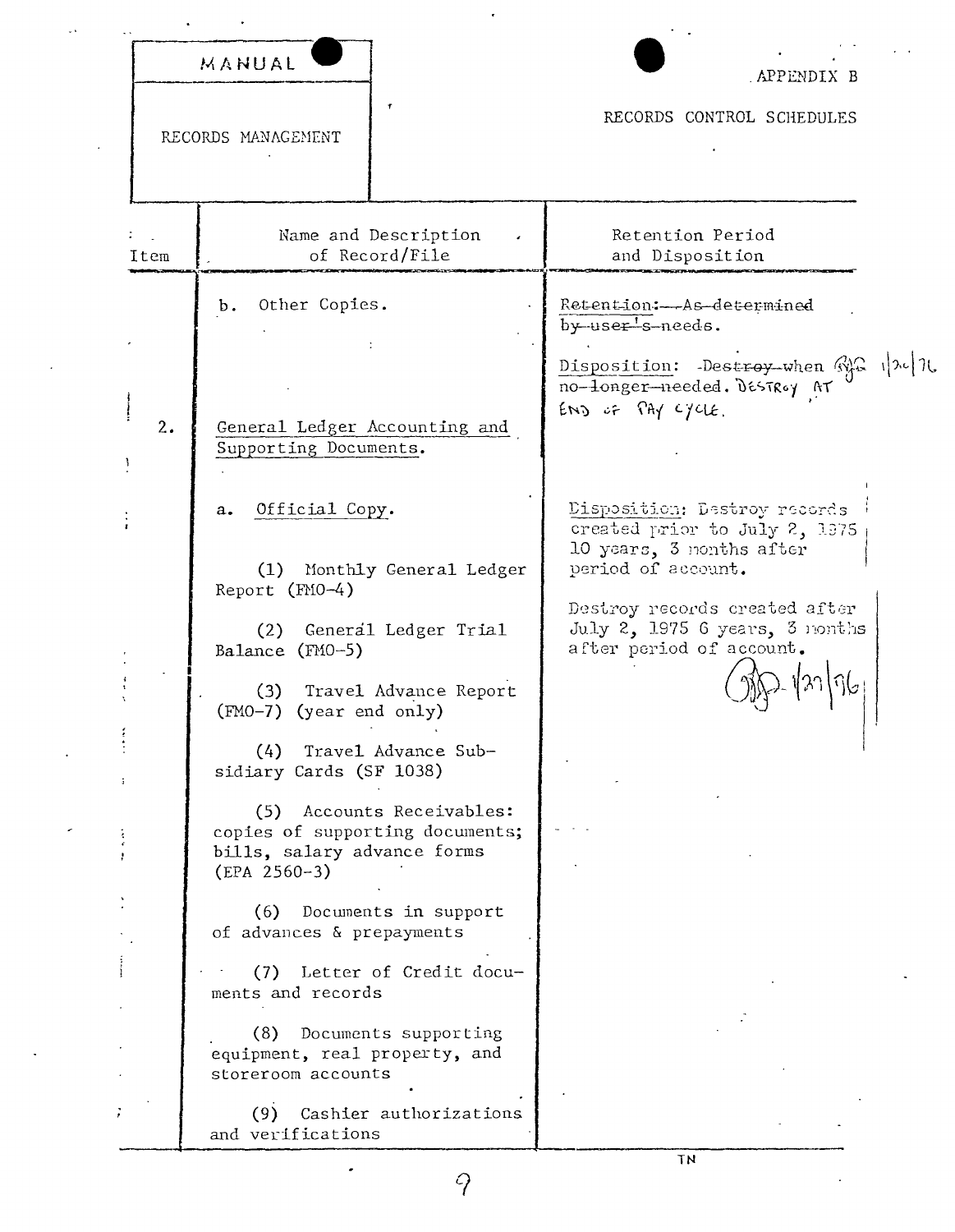| APPENDIX B |                                                                                                                                                                             | MANUAL                                                                                                                                        |  |  |
|------------|-----------------------------------------------------------------------------------------------------------------------------------------------------------------------------|-----------------------------------------------------------------------------------------------------------------------------------------------|--|--|
|            | RECORDS CONTROL SCHEDULES                                                                                                                                                   | RECORDS MANAGEMENT                                                                                                                            |  |  |
| Item       | Name and Description<br>of Record/File                                                                                                                                      | Retention Period<br>and Disposition                                                                                                           |  |  |
|            | (10) Treasury Reports on<br>Accrued Expenditures and<br>Receipts (BA 6627, 6628)                                                                                            |                                                                                                                                               |  |  |
|            | b. Other Copies.                                                                                                                                                            | Retention: As determined<br>by user s needs.<br>Disposition: Destroy-when $G_{\lambda}^{1}(\lambda, \lambda)$<br>no-longer-needed. DesiRoy Ar |  |  |
| 3.         | Records Relating to the Avail-<br>ability, Disbursement, Collec-<br>tion, Custody, and Deposit of<br>Funds.                                                                 | $env$ of $PAY$ cycle.                                                                                                                         |  |  |
|            | General Accounting Office<br>а.<br>site audit copies of the<br>following documents. NOTE:<br>Transfer to Federal Records<br>Center under Record Group<br>$\geq$ Number 217. | Disposition: Destroy records<br>created prior to July 2, 1975<br>10 years, 3 months after<br>period of account.                               |  |  |
|            | (1)<br>Appropriation War-<br>rants                                                                                                                                          | Destroy records created after<br>July 2, 1975 6 years, 3 nonths<br>after period of account.                                                   |  |  |
|            | (2)<br>Non Expenditure Trans-<br>fers (SF 1151)                                                                                                                             |                                                                                                                                               |  |  |
|            | (3)<br>Statement of Trans-<br>actions (SF 224)                                                                                                                              |                                                                                                                                               |  |  |
|            | (4)<br>Statement of Trans-<br>action worksheet and listing                                                                                                                  |                                                                                                                                               |  |  |
|            | (5) Statement of Differ-<br>ences (BA $6652$ )                                                                                                                              |                                                                                                                                               |  |  |
|            | (6) Disbursing Fund<br>Report (BA 6653)                                                                                                                                     |                                                                                                                                               |  |  |
|            | Undisbursed Appropria-<br>(7)<br>tion Accounts Trial Balance<br>(BA 6654)                                                                                                   |                                                                                                                                               |  |  |

 $\hat{\boldsymbol{r}}$ 

 $\frac{1}{2}$ 

 $\cdot$ 

 $\ddot{\phantom{0}}$